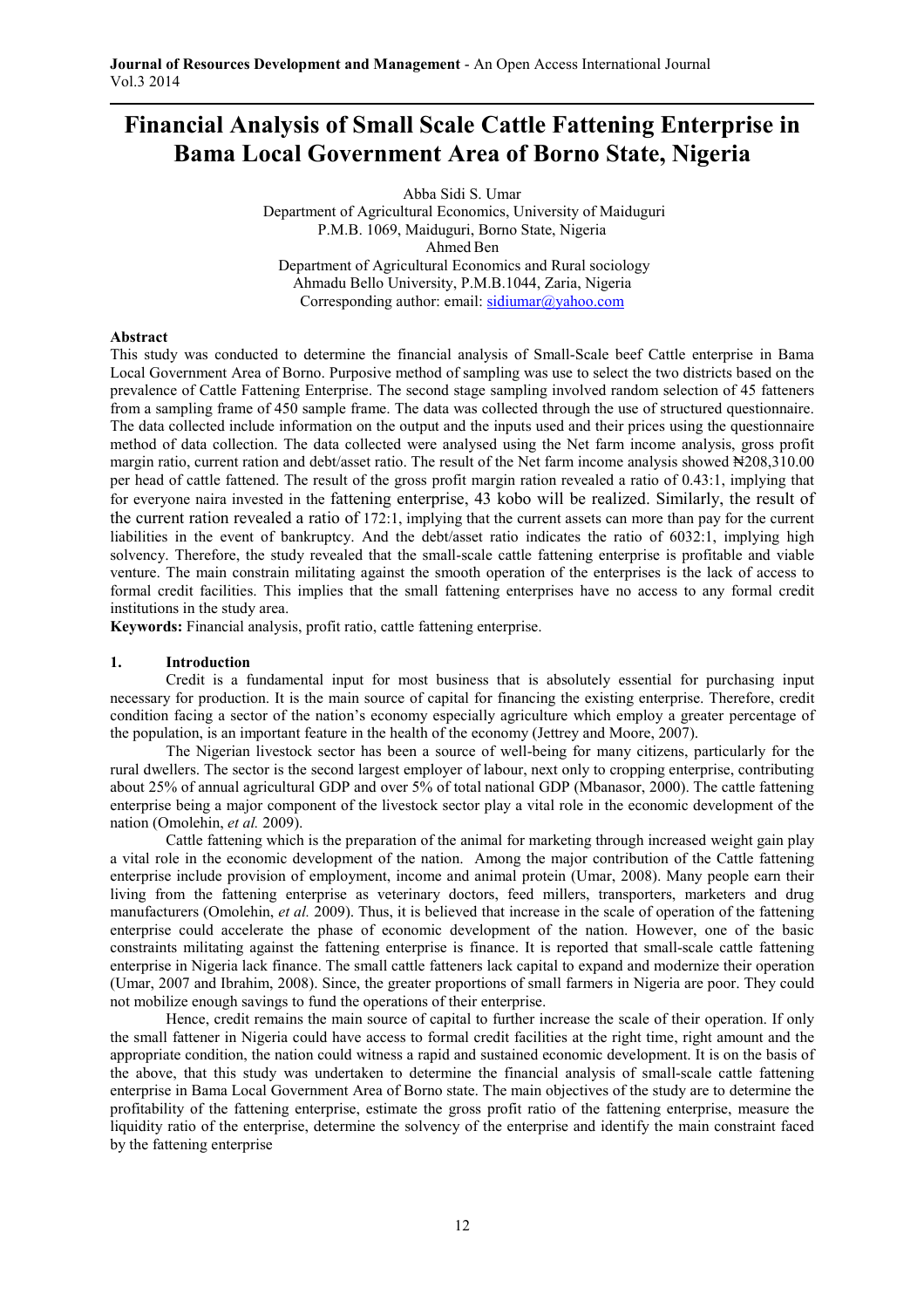## **2. Analytical Techniques**

 The data collected were analyzed through the following tools of analysis; net farm income analysis, gross profit margin ratio, current ratio, debt/asset ratio, and descriptive statistics.

# **2.1 Net Farm Income Analysis:**

The net farm income for the enterprise is given as follows;

$$
NFI = \sum_{i=1}^{n} piYi - \sum_{j=1}^{m} px_j \sum_{k=1}^{k} F_k
$$

Where:

NFI = Net Farm Income.

 $Y_i$  = output (price of cattle fattened per batch).

 $P_i$  = Unit price of cattle fattened (N).

 $X_j$  = Quantity of variable input (where  $j = 1, 2, 3, \dots$  variable input).

 $P_i X_j$  = Price per unit of variable input ( $\mathbf{A}$ ).

 $F_k$  = Cost of fixed input (N) where  $k = 1, 2, 3...$  k fixed inputs).

*∑=* summation (addition) sign.

This was use to compute the net farm income of the fattening enterprise.

**2.2 Gross Profit Margin Ratio:** The gross profit margin ratio measures the relative profitability of the enterprise's sale after the cost of sale is deducted. The ratio indicates the return on every single Naira invested on the fattening enterprise. It is computed as;

Gross profit margin ratio  $=$  Sales  $-$  cost of sales

Sales

The higher the ratio, the higher would be the profitability.

**2.3 Current ratio:** The current ratio measures the creditor's margin of safety and indicates the relationship between current assets and current liabilities on monetary basis (Moyer, *et. al.* 2001). A low ratio indicates that the enterprise would be unable to meet its short term debt in an emergency, while a high ratio is considered favourable to creditors (Helmkamp, *et. al.* 1999). The current ratio is given by the formula:

Current ratio = current assets

## Current liabilities

**2.4 Debt/asset ratio:** The debt/asset ratio measures what part of total asset is owed to lenders. The ratio of one means debt or liabilities equal assets and therefore equity is zero. The debt/assets ratio is computed as;

Debt/assets ratio  $=$  total liabilities

Total assets

Ratio greater than one, indicates insolvency while ratio less than one implies solvency (Moyer, *et al.* 2001).

**2.5 Descriptive Statistics:** The following tools of descriptive statistics such as the frequency, mean, percentage and ranking would be used to describe the major problems encountered by the small cattle fatteners in the study area.

## **3. Data**

 Primary data was used for the study, which was collected with the aid of structured questionnaire designed to elicit the appropriate information. The information gathered include those on input used such as costs of feeder cattle, feeds, labour used, water, salt lick and veterinary services. Others include the cost of fixed inputs such as land rent, feeders, drinkers and other equipment used as well as the revenue realized from the sale of the cattle and the constraint faced by the small cattle fatteners.

## **4. Results and Discussions**

Table 1 revealed the net farm of  $\yen$ 208,310.00 per batch of cattle fattened for the average duration of three months. Thus figure is quite high considering the fact that it could be realized in the period of three months. This implies that the cattle fattening is highly profitable. As such it could as poverty reduction programme by the three tiers of government.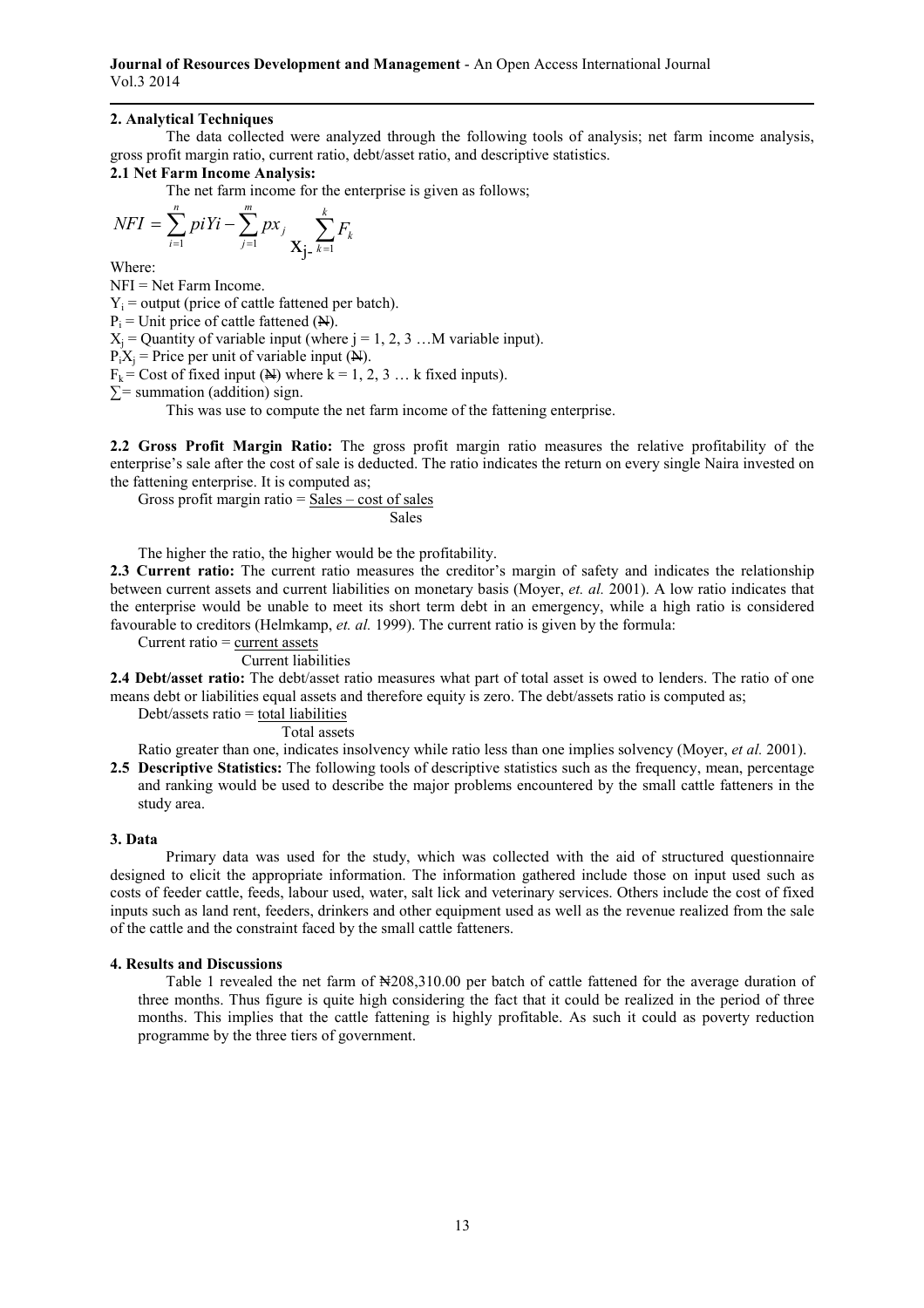| Table 1: Net Income Statement for the Fattening Enterprise<br><b>Expenditure</b><br>(N)<br>Revenue<br>$(\mathbb{A})$ |                        |            |    |                          |              |            |  |
|----------------------------------------------------------------------------------------------------------------------|------------------------|------------|----|--------------------------|--------------|------------|--|
|                                                                                                                      |                        |            |    |                          |              |            |  |
| A.                                                                                                                   | <b>Variable Cost:</b>  |            | A. | <b>Beef Cattle Sales</b> |              | 487,500    |  |
|                                                                                                                      | Beef Cattle            | 200,000    |    |                          |              |            |  |
|                                                                                                                      | Feeds                  | 58,000.00  |    | B. Manure sales          |              | 7,000.00   |  |
|                                                                                                                      | Drug/Vaccine           | 5,000.00   |    |                          |              |            |  |
|                                                                                                                      | Casual labour          | 6,000.00   |    |                          |              |            |  |
|                                                                                                                      | Water                  | 8,400.00   |    |                          |              |            |  |
|                                                                                                                      | Patash/salt            | 200.00     |    |                          |              |            |  |
|                                                                                                                      | <b>Subtotal</b>        | 277,600.00 |    |                          |              |            |  |
| <b>B.</b>                                                                                                            | <b>Fixed Cost:</b>     |            |    |                          |              |            |  |
|                                                                                                                      | Feeders                | 200.00     |    |                          |              |            |  |
|                                                                                                                      | <b>Drinkers</b>        | 200.00     |    |                          |              |            |  |
|                                                                                                                      | Rake                   | 20.00      |    |                          |              |            |  |
|                                                                                                                      | Spade                  | 2,500      |    |                          |              |            |  |
|                                                                                                                      | Wheel barrow           | 2,500      |    |                          |              |            |  |
|                                                                                                                      | <b>Buckets</b>         | 200.00     |    |                          |              |            |  |
|                                                                                                                      | Land rent              | 20.00      |    |                          |              |            |  |
|                                                                                                                      | Taxes                  | 1,500.00   |    |                          |              |            |  |
|                                                                                                                      | Transportation         | 1,000.00   |    |                          |              |            |  |
|                                                                                                                      | Appreciation           | 400.00     |    |                          |              |            |  |
|                                                                                                                      | Sub total              | 8,590.00   |    |                          |              |            |  |
| C.                                                                                                                   | <b>Total Cost</b>      | 286190,00  |    |                          |              |            |  |
|                                                                                                                      | <b>Net farm Income</b> | 208, 3100  |    |                          |              |            |  |
|                                                                                                                      | <b>Total</b>           | 494,500.00 |    |                          | <b>Total</b> | 494,500.00 |  |

**Journal of Resources Development and Management** - An Open Access International Journal Vol.3 2014

The result of the gross profit margin ratio analysis revealed a ratio of 0.43:1. This implies that for every one Naira invested in the fattening enterprise, return of 42 kobo will be realized. This ratio of 0.43:1 also aggress with the work of (Okoruwa, et. al. 2005) who reported a ratio of 0.30:1 in fattening programme in Ibadan. This confirms that the cattle fattening enterprise is highly profitable business venture in the study area.

The result revealed a current ratio of 17.2:1. A current ratio greater that 1.0 implies that current assets can more than pay for the current liabilities (Olukosi, and Erhabor, 2005). The high current ratio can be attributed to the lacks of access to credit facilities by the cattle fatteners in the study area. Similarly, the feeder cattle which is the main asset of the fattening enterprise can be readily marketed whenever the need arise. This implies that whenever the need arise the farmers can sale their flock to arise the capital required to pay off their immediate liabilities. Therefore, this business is able to pay its immediate liabilities without affecting its current production.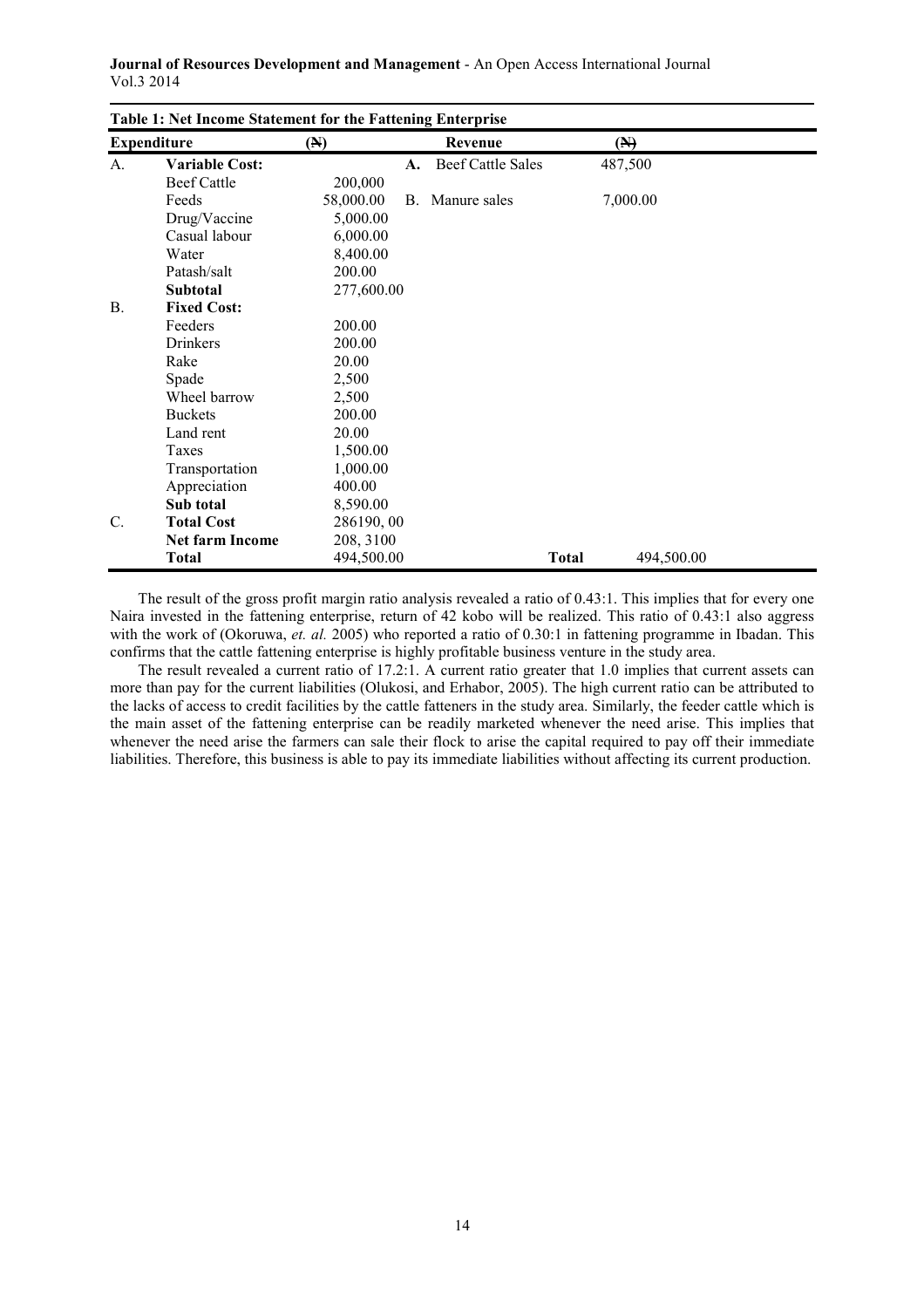| Assets $(A)$ |                        |                                                 | Liabilities $(A)$                  |                                 |           |
|--------------|------------------------|-------------------------------------------------|------------------------------------|---------------------------------|-----------|
|              | A. Current Capital     |                                                 |                                    | A. Account payable in one year  |           |
|              | Cash at hand           | 12,000.00                                       |                                    |                                 |           |
|              | Cash receivable -      |                                                 |                                    | Water                           | 5,880.00  |
|              | Beef cattle            | 2,000.00                                        |                                    | Wages                           | 10,000.00 |
|              | Dung                   | 4,000.000                                       |                                    | Vet. Services                   | 2,500.00  |
|              | Sub-total              | 316,000.00                                      |                                    | Sub-total                       | 18,380.00 |
| <b>B.</b>    | <b>Working Capital</b> |                                                 |                                    |                                 |           |
|              | Feeding trough         | 1,000.00                                        | <b>B.</b> Intermediate Liabilities |                                 |           |
|              | Drinking trough        | 1,000.00                                        |                                    | Bank                            |           |
|              | Rake                   |                                                 |                                    | Relatives                       | 2,000.00  |
|              | Wheel barrow           | 3,500                                           |                                    | Friends 2,000.00                |           |
|              | Spade                  | 300.00                                          |                                    | sub-total 4,000.00              |           |
|              | <b>Bucket</b>          | 150                                             |                                    |                                 |           |
|              | Water Vessel           | 1,200.00                                        |                                    |                                 |           |
|              | <b>Supplies:</b>       |                                                 |                                    | C. Long term Liabilities        |           |
|              | Feed                   | 60,000.00                                       |                                    |                                 |           |
|              | Drugs                  | 1,000.00                                        |                                    |                                 |           |
|              | Salt & potash          | 500.00                                          |                                    |                                 |           |
|              | Sub total              |                                                 |                                    |                                 |           |
| C.           | <b>Fixed Capital</b>   |                                                 |                                    |                                 |           |
|              | Land                   | 100,000.00                                      |                                    |                                 |           |
|              | <b>Building</b>        | 100,000.00                                      |                                    |                                 |           |
|              | <b>Stores</b>          | 50,000.00                                       |                                    |                                 |           |
|              | <b>Subtotal</b>        | 310,000.00                                      |                                    | <b>Total Liabilities 22,380</b> |           |
|              |                        | <b>D.</b> Total asset $(A + B + C)$ 683, 770.00 | Net worth<br>D.                    | 69,770.00                       |           |

The result of debt/asset ratio indicates the ratio of 0.032:1. Since the solvency ratio of 0.032:1 is much lesser than 1.0, implying that the cattle fattening enterprise is highly solvent. The implication here is that, in the event of bankruptcy, the assets of the farm could be sold out to settle its liabilities.

The major constraints faced by the small-scale cattle fattening enterprises are the lack of access to formal credit (42) which ranks highest. This implies that the small-scale cattle enterprises in the study area lack any access to formal credit facilities. This might be possible due to the fact that small farmers in Nigeria have nothing to offer as security. High cost of feed (38) ranks second, followed by high cost of veterinary services (14), price instability (56), disease incidence (8) and lack of extension services rank least (4).

| <b>Item</b>                      | Frequency | Percentage | Rank |  |
|----------------------------------|-----------|------------|------|--|
| Lack of credit Facilities        | 42        | 35.59      | l st |  |
| High feed cost                   | 38        | 32.20      | 2nd  |  |
| High cost of Veterinary services | 14        | 11.86      | 3rd  |  |
| Price instability                | 12        | 10.17      | 4th  |  |
| Incidence of disease infestation | 8         | 8.78       | 5th  |  |
| Lack of extension services       | 4         | 3.39       | 6th  |  |
| <b>Total</b>                     | 118       | 100        |      |  |

**Table 3: Constraints Faced by the Ram Fattening Enterprise** 

#### **5. Conclusions**

 Based on the results obtained, the small scale cattle fattening enterprise is highly a financially successful and viable venture. At every given joint in time, the enterprise could be in a position to settle both its current and future liabilities without affecting its current production activities. This implies that the financial institutions willing to extend credits to the fattening enterprise has a wider margin of safety in the event of bankruptcy.

 The main constrain militating against the smooth operation of the enterprises is the lack of access to formal credit facilities. This implies that the small fattening enterprises have no access to any formal credit institutions in the study area.